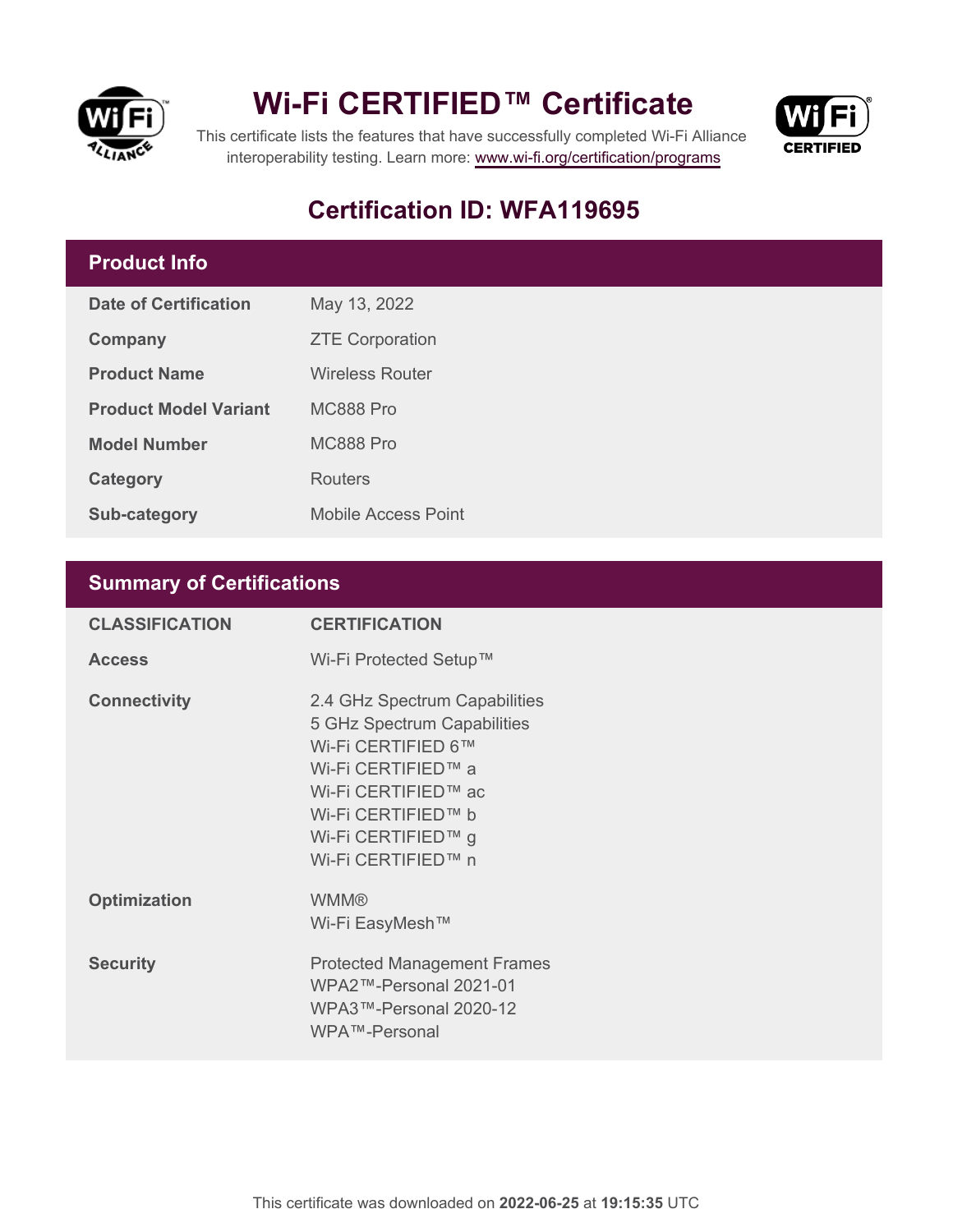

**Certification ID: WFA119695**



| <b>Role: Access Point</b><br>Page 2 of 4                                                                                                                   |                                                                      |                                 |                   |  |
|------------------------------------------------------------------------------------------------------------------------------------------------------------|----------------------------------------------------------------------|---------------------------------|-------------------|--|
| <b>Wi-Fi Components</b>                                                                                                                                    |                                                                      |                                 |                   |  |
| <b>Wi-Fi Component Operating System</b><br><b>Linux 4.14</b><br><b>Wi-Fi Component Firmware</b><br>WLAN.HK.2.5.r5-00017-<br><b>QCAHKSWPL SILICONZ-2 v1</b> | <b>RF Architecture</b><br><b>Bands Supported</b><br>$2.4$ GHz        | Transmit (Tx)<br>$\overline{2}$ | Receive (Rx)<br>2 |  |
| <b>Wi-Fi Component Operating System</b><br><b>Linux 4.14</b><br><b>Wi-Fi Component Firmware</b><br>WLAN.HK.2.5.r5-00017-<br>QCAHKSWPL_SILICONZ-2 v1        | <b>RF Architecture</b><br><b>Bands Supported</b><br>5 GHz            | Transmit (Tx)<br>4              | Receive (Rx)<br>4 |  |
| <b>Certifications</b><br>2.4 GHz Spectrum Capabilities                                                                                                     | Wi-Fi CERTIFIED 6™                                                   |                                 |                   |  |
| 20 MHz Channel Width in 2.4 GHz<br>40 MHz Channel Width in 2.4 GHz                                                                                         | 4 antenna support<br>A-MPDU with A-MSDU<br><b>BSRP</b> Trigger frame |                                 |                   |  |
| <b>5 GHz Spectrum Capabilities</b><br>20 MHz Channel Width in 5 GHz                                                                                        | DL MU-MIMO<br>LDPC Rx<br>LDPC Tx<br><b>MCS 8-9 Rx</b>                |                                 |                   |  |

40 MHz Channel Width in 5 GHz 80 MHz Channel Width in 5 GHz 160 MHz Channel Width in 5 GHz

**Protected Management Frames**

| <b>WMM®</b>            | Wi-Fi CERTIFIED™ a  |
|------------------------|---------------------|
| WPA2™-Personal 2021-01 | Wi-Fi CERTIFIED™ ac |
| WPA3™-Personal 2020-12 | A-MPDU with A-MSDU  |
| WPA™-Personal          | LDPC Rx             |

MCS 8-9 Tx MCS 10-11 Rx MCS 10-11 Tx SU beamformer SU-MIMO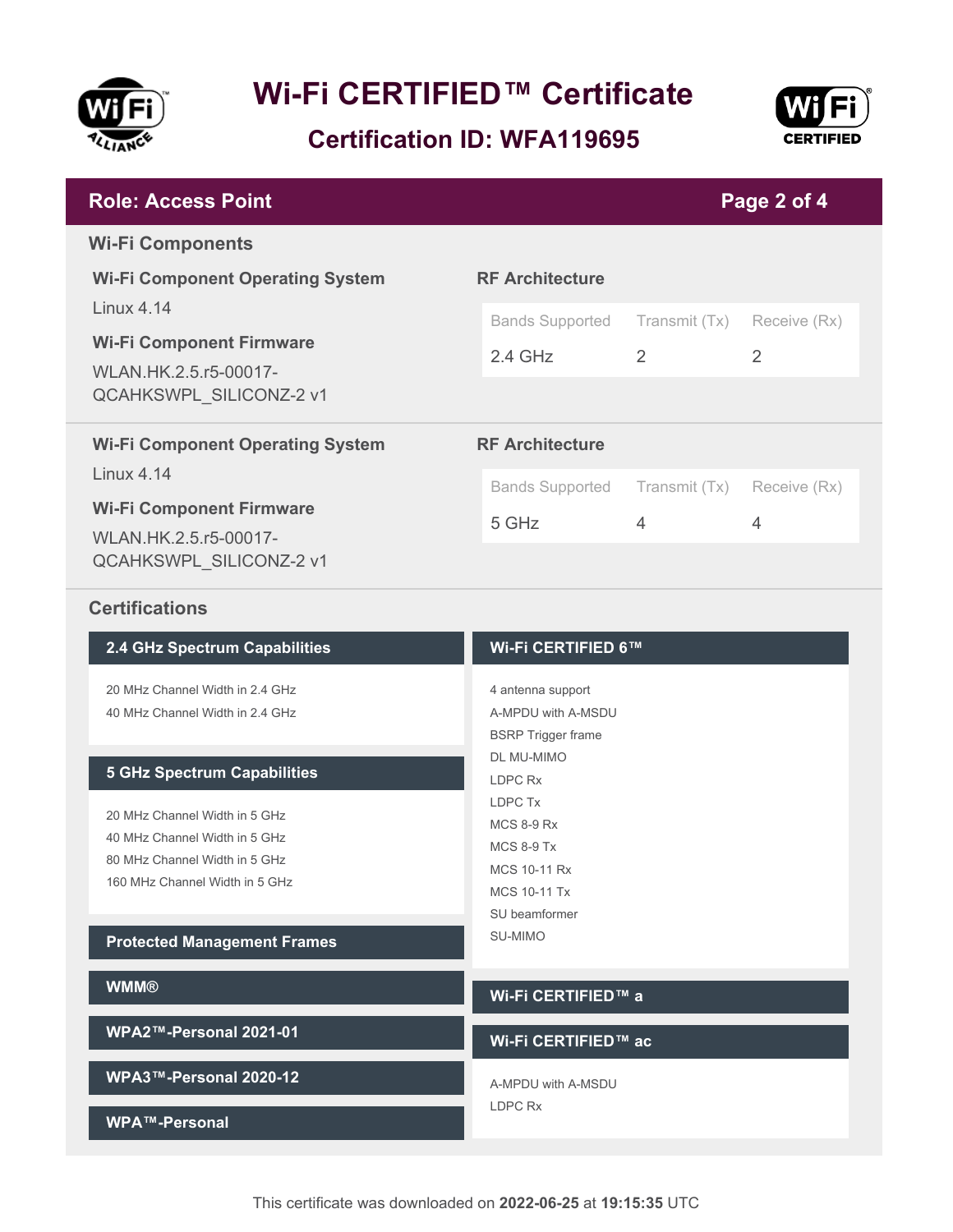

### **Certification ID: WFA119695**



**Page 3 of 4**

#### **Role: Access Point**

## **Wi-Fi CERTIFIED™ ac (continued)** LDPC Tx MCS 8 Rx MCS 8-9 Rx Short Guard Interval DL MU-MIMO STBC SU beamformer **Wi-Fi CERTIFIED™ b Wi-Fi CERTIFIED™ g Wi-Fi CERTIFIED™ n** OBSS on Extension Channel Short Guard Interval **STBC** A-MPDU Tx **Wi-Fi Protected Setup™** PIN Pushbutton